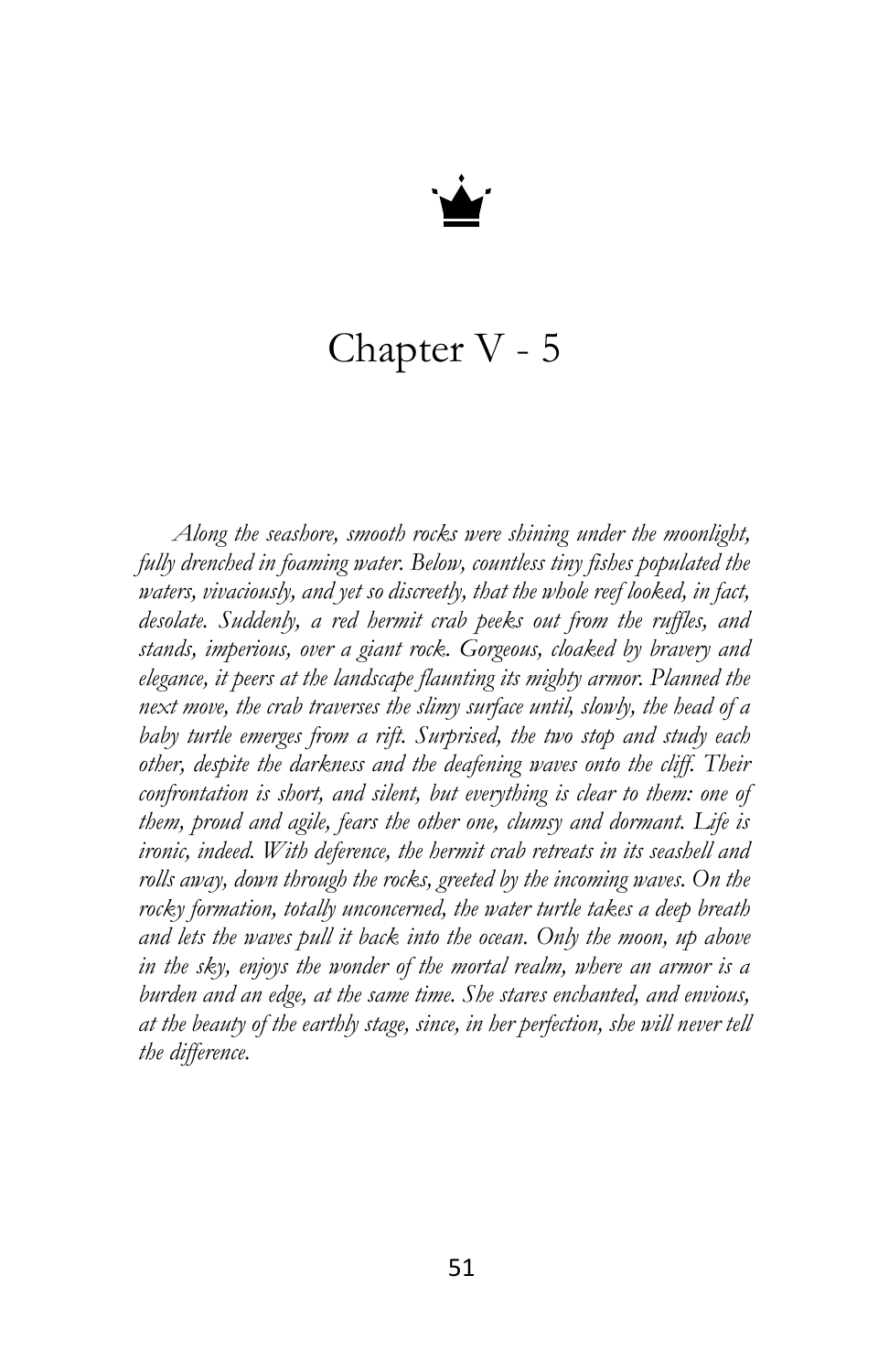Ujana sits down on the sand and opens his bag in front of you. Inside it you immediately spot a huge, heavy tome with glossy finishes. You stare incredulous at the scene, as the child sighs and struggles to take it out. A few seconds later, he raises a guilty look, then hands it out to you with manifest effort.

"U, what the heck is this?" – you ask astonished.

"It's that old book, the one I was talking about..."

"Yes, I see that! I mean, why... why are you carrying it here?" "My dad gave it to me, this morning."

"You father... gave you such a book... to you, seriously? To a child, who can't even understand it, before a walk in the woods, during a hot summer day?"

 $\sum_{\ldots}$ 

"U?" – you urge him stuffily.

"What?" – he looks embarrassed in another direction.

"Why are you carrying this book, really?"

"I told you, it's his book. He wanted to bring it with us today, I don't know why."

"OK but why is it with you now and not with them? It's so heavy and unwieldy..." – you throw another suspicious glance – "this is not something you would carry around for a relaxing day in nature. Are you sure you're telling me the truth?"

"It's his book, I don't know why he took it. Can we just..."

"He gave you such an impossible load to carry, from this morning? Come on, it's heavy even for me! Is he crazy?"

"No no, he didn't do that" – he answers bashfully – "It was me. I took it..."

"You stole it?"

"No, what do you say! I didn't steal it... of course not. I... borrowed it, to have a look. I was very curious and, you know, I thought no one would find out after."

"So you stole the book, great, well done! Then you carried it the whole day without letting them notice it, then at some point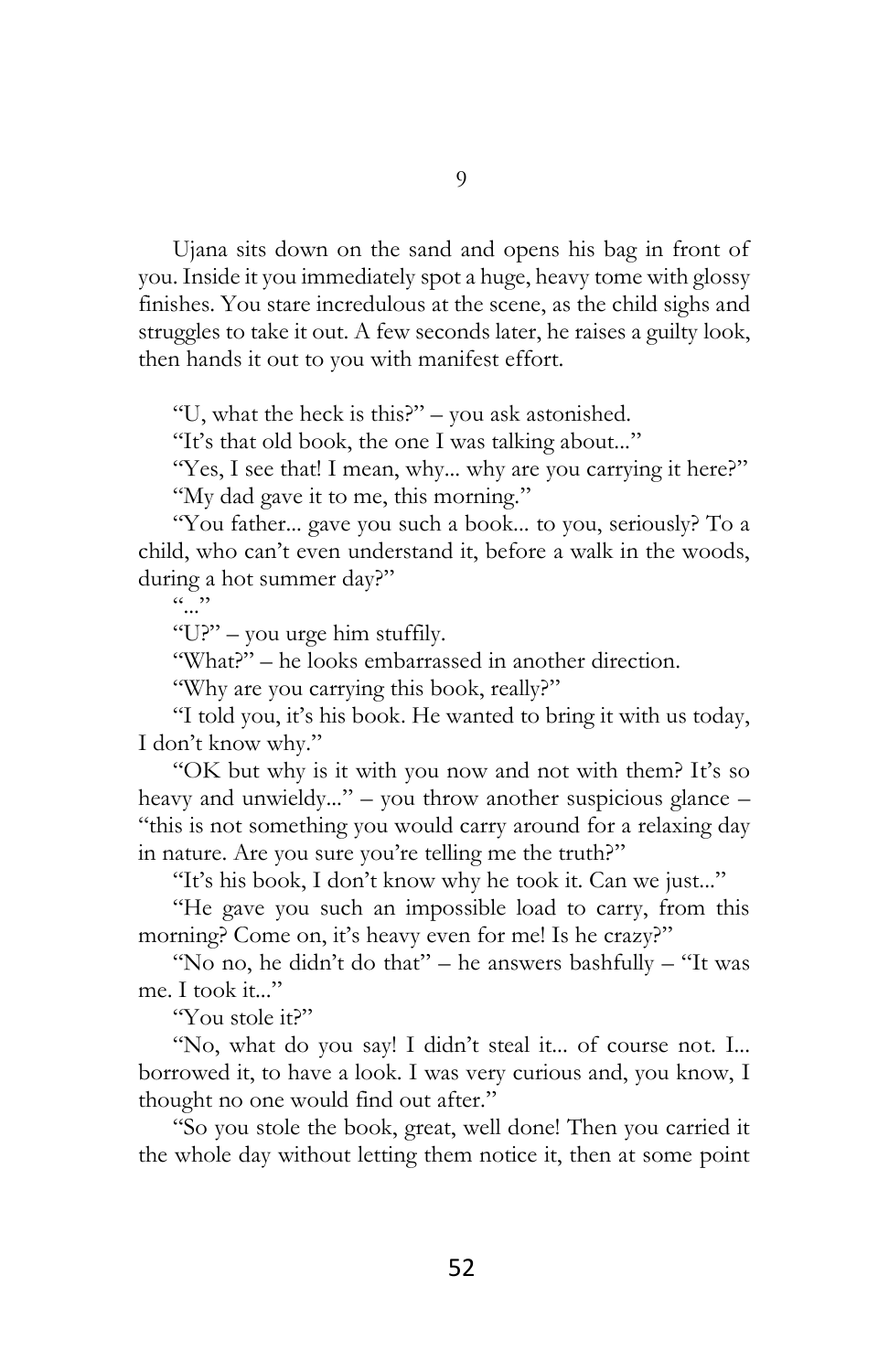you got lost following some random butterflies and... gosh..." – you start – "I understand now..."

"What?"

"I understand the story you made up, you and your fantastic butterflies. That's when you stole it, and you hid to read it. Please, tell me that it's not true and that I'm a very mean person."

 $($ ,  $)$ 

"Oh dear... how could you do that? It was so stupid!"

"I'm sorry, OK? I'm sorry" – says the child with shiny eyes – "I didn't want to create this situation; it didn't have to happen. It just... happened."

"What happened, U..."

"It happened that they asked me to wait in the woods, with all the bulky bags, while they explored a path through the brambles. And you see, they had spent the whole time talking about this book... and the day before, and the weeks before, and they didn't want to explain to me why. It was not fair, you know? So I got curious, and I took advantage of that time to figure out what it was all about. But you see" – he goes on – "I could not even open it and I thought I was doing something wrong, so I moved away from the shadow to see better, and that is when they came back. I got scared, I was very scared, so I hid behind a tree trying to find an excuse as quickly as possible. They called me, screamed, it was horrible, but I thought I would find one so I didn't reply. And when I turned, a few seconds after, they had already left..."

"I see. U, I hope you understand the gravity of the situation."

"Yes, yes, I do" – he replies, weeping – "I understand now, but please... don't leave me alone. I must find them; I hope nothing bad happened to..."

"I'm sure they're fine, and of course I won't leave you... but I don't like that you lied to them, and especially to me: there was no need for that."

"I know, I'm sorry."

"Fine. Look, let's make a deal, seriously. From now on, you will always tell me the truth, OK?"

"Yes... promise" – he nods.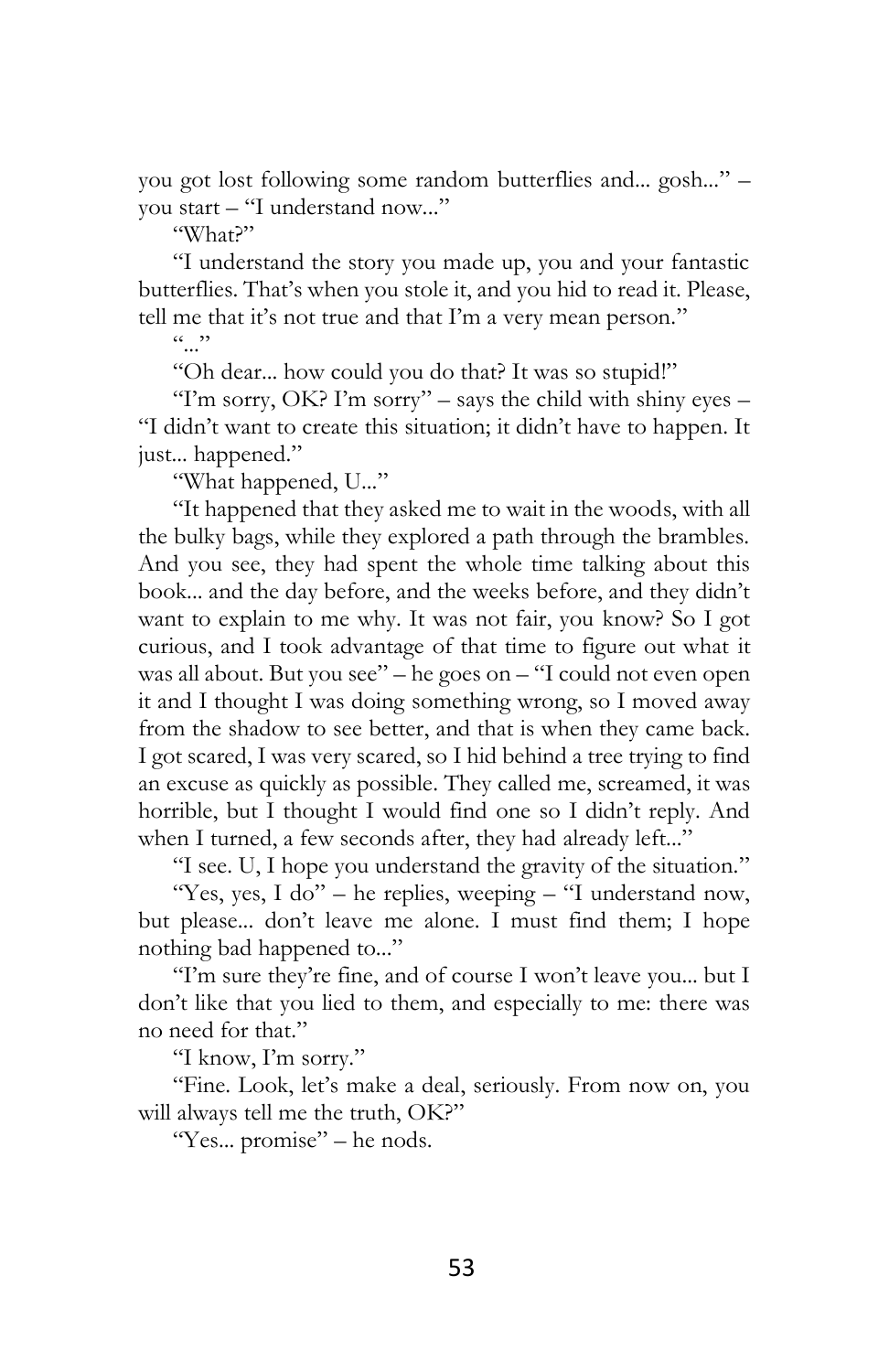"Good. Then... is there anything else you didn't tell me, that I should know about?"

"No no, there is nothing else: the rest was all true, I swear. But if I remember something that is important, I'll tell you, OK?"

"OK. Now, please, stop crying, try to relax and take back your energy. We've got to go, and fast, I don't know how far we are from that place."

 $($ ,  $)$ 

"Look, there's a cliff over there, it's not too far. Let's sit there for a while. When you feel better we move on, OK?"

Ujana was still crying when he started walking next to you, freeing himself from the burden he had carried the whole day. You feel a bit cynic to push him now, so tired and upset, but you also feel, deep inside, that it was time to take the lead. Indeed, all at once you feel the whole responsibility on your shoulders, and the guilt for trusting a child so blindly. "But hey" – you wonder – "how could I even imagine?" A few answers pop up in your mind, but you set them apart and focus on the problems to solve. What's more, the flat, ample seashore you walked on so far was just disappearing in front of you, crashed onto the shadow of a gigantic rocky formation. Though not far, from this distance you cannot see an easy passage to overstep it, without entering the strip of land overgrown by dense vegetation. Hence, the commanding decision to move ahead and stop. This way, he can rest a few minutes, while you take some time to find a path.

8

As you get to the cliff, Ujana drops his heavy bag and lays down without energies. Standing tall, you stare at the spellbinding landscape and at the child, with a mixed sense of scolding and tenderness. All around, wild vegetation has invaded the beach and dominates sovereign over the area, forming a protrusion of forest that nearly reaches the water. The path, if any, must be hidden between the brambles: something easy to find during the day, you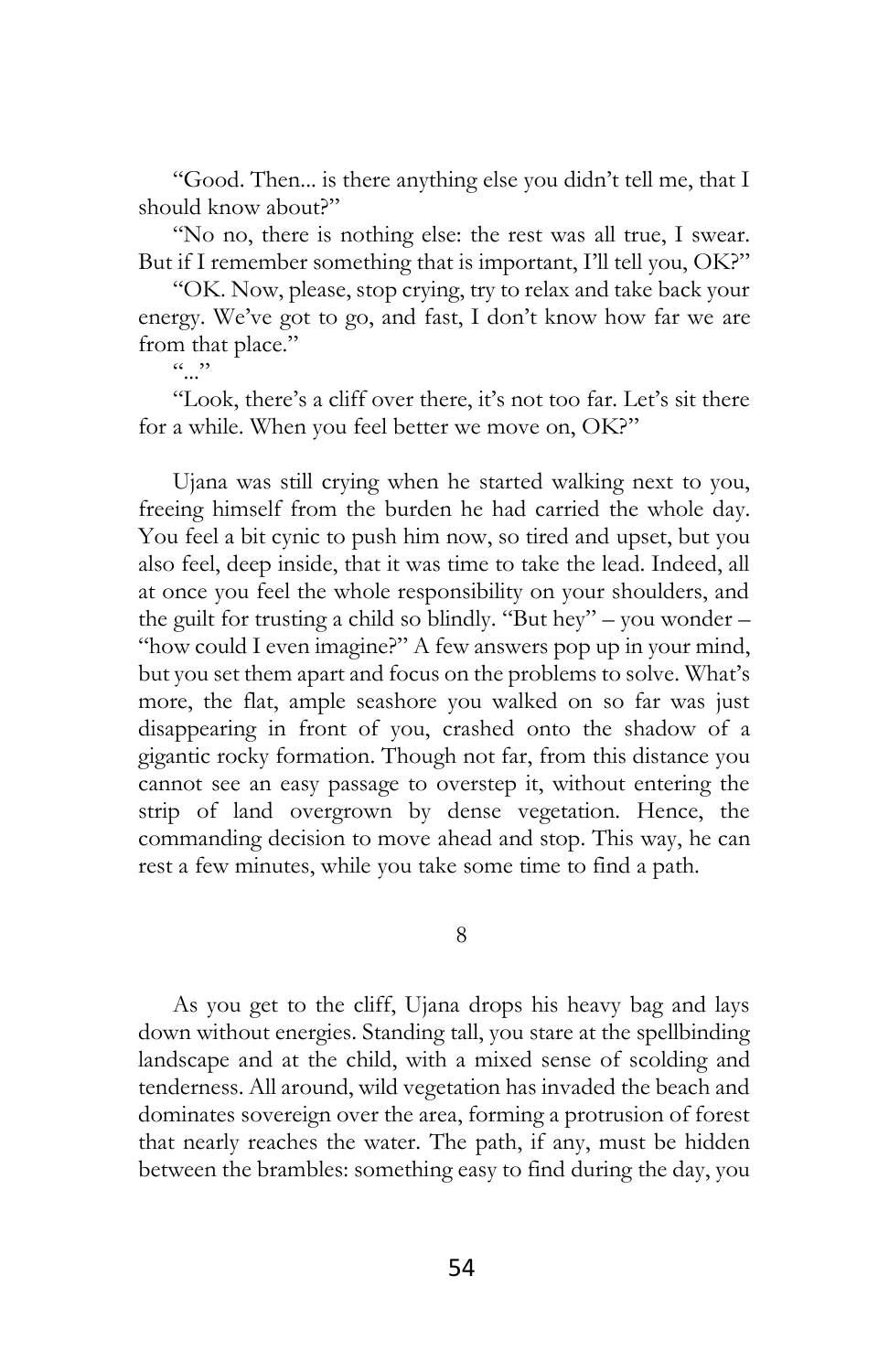suspect, but quite challenging now, despite the bright moonlight. However, you easily spot a few empty spaces here and there, where somehow the green becomes rarefied. The search may take more than expected, you realize, and you don't want to leave the child alone that long. The best solution, then, seems to rest with him a few minutes, to see how it goes.

"I'm laying here a minute,  $OK?$ " – you ask, without waiting for the answer.

The child looks at you silently, his eyes still shiny but visibly more confident. He throws a glance at the bulky tome under your arm, then quickly reverts to the vast sparkling ocean. Indeed, absorbed by the situation, only now you realize that you were still carrying it. Curiosity raises higher and, weariness accomplice, you decide to sit down and have a look.

The heavy tome stands compelling in your arms, bent over your knees to sustain its weight. You secure your feet down on firm stones, while a fresh breeze welcomes you on the cliff, with the rhythmic crashing of the waves onto the rocks. Before your eyes, the manufacture of the ancient tome was impressive, and carried a powerful sense of elegance that overrides its size. Your eyes move rapidly across the thick hardcover, one moment pausing on a detail, another one contemplating the overall appearance. The leather cover is large, robust and magnificent, finely decorated by silver inlay works that traverse the whole binding. When you try to peer inside, you find the tome firmly closed by a tiny, elegant buckle, made of leather and silver: an inner curiosity pushes you to unlatch it, but you do not resist the immediate beauty of its exterior craftsmanship. There, an overawing glossy plate, made up of rich wooden and metal tiles, already captures, and devours, your attention. Under a thin layer of dust and sand, which you remove with careful wipes, you progressively uncover an artwork of incredible mastery. Softly, your fingers retrace the grooves that compose the mosaic, as if you did not want to trust your eyes any longer: the grooves spread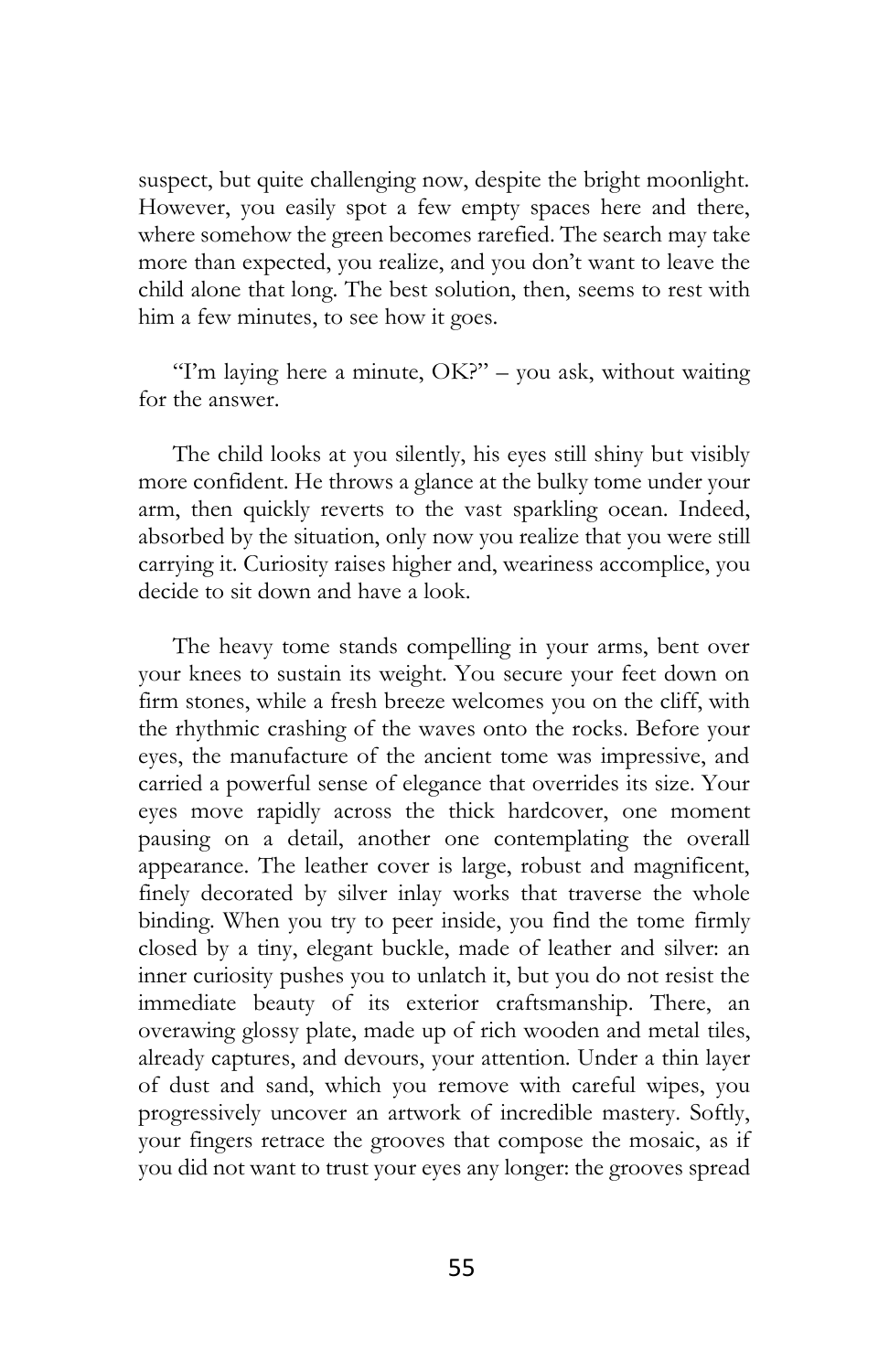over the surface, forming rings of different dimension that intersect with witching dynamics. You count five of them, although a few smaller rings were traced in other points. In each ring, you discover a small, silver disk, hollow and framed in a braiding of splendid lines. Your fingers caress the cold metal, avidly, lingering on the precious cavities strewed on the silver plate. As you skittishly move one of them, with curiosity and awe, you feel something cede under the slight pressure. Nothing seems broken, though; rather, the more you inspect it, the more the rich decoration seems firm and robust. With a closer inspection, one of the disks seems to have moved under your finger, as you deduce from the moon's glare on the silver surface. When you release the pressure, the disk moves back again, gently returning to its original position. As you explore the artwork more carefully, guided by a gentle touch and your creativity, you see the thin disk slide laterally within the hardcover. With surprise, you try to push it further, slowly, until it vanishes in an interstice under the frame. Below, the silver disk leaves space for a marble background, preciously adorned with the contour of a star with many points. "This is... unbelievable." The star shines bright under the moonlight, with many more lines carved in its interior, following evocative and yet inexplicable patterns. Whether or not it was merely ornamental, its actual purpose remains unknown.

Minutes pass by quickly, cradled by the salt wind on the wet stones. You have never seen anything even close to that artifact, to that level of detail, to the purity of the manufacture. Such an artifact had to be extremely precious, ancient and rare... unique, perhaps. A unique, ancient tome in your hands, carried by a child, completely unaware of the situation. You throw a quick look at the cliff, where Ujana was still lost in his thoughts, playing with the leather laces of his uniform. Greedily, you return to the tome, to explore its mysterious cover before any further distraction.

The mechanism that regulates the first disk is still working... which is quite reassuring, after all the unfortunate events of the past hours. The other four disks, hollow in as many silver frames, where waiting just next to that one. You pick one of comparable size, and carefully displace it to its left, as you just did with the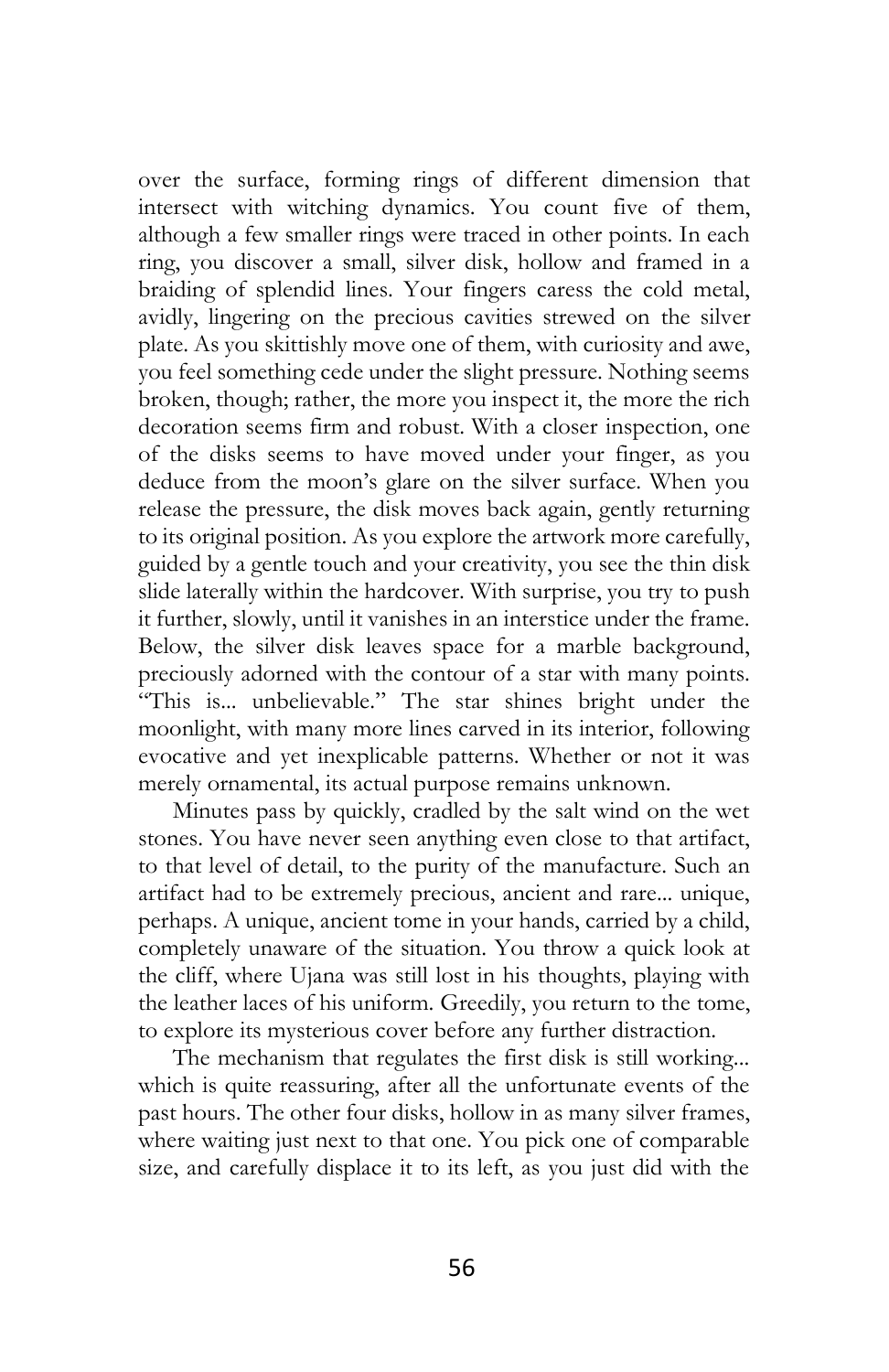first one. The same mechanism triggers under your fingers, revealing a second, evocative shape, carved on marble with inexpressible ability. Somehow, this shape resembled the geometry of the first star, but with many more points, making it more similar to a circle. Also, the lines in the interior followed different patterns with regular polygons, but you cannot say more in such dim light. You try to incline the tome, to infer some details from the moonlight reflections, but its considerable weight, and the cumbersome presence of the child, force you to desist. Hence, you keep your focus on the cover, studying with interest the other disks that were still shining in the center. One after another, soon you reveal all their hidden content: three more shapes, with different geometries and the same, breathtaking style. The last ones have simpler patterns, more regular, whose lines still intersect to form triangles, squares and pentagons. You conclude that similar shapes had to be hidden in the first two, but you could not be sure yet, in the shadow of the seashore. You rub a finger over the thin grooves, press them, try to make them slide, but no further mechanism triggers. The cover seems to stand solid between your hands, with all its secrets uncovered.

So, there you are, with five marble inscriptions, and several questions to fulfill your curiosity. Among the other details, the silver grooves seem to propagate throughout the page, like tendrils in a blooming vineyard. Despite the tiresome darkness, you carefully follow one of their tangled paths, until it fuses with the ornamental finishes at the edge of the cover. Apparently, judging from the astonishing symmetries of the work of art, the same was happening also for the grooves, and the high-relieves, sprouting from the other disks. All these decorations were handcrafted with a smooth shining metal, silver perhaps, and wrapped the tome as a precious shield against the wear of time. You turn it upside down, following the pattern carved by the silver tendrils with your eyes. With some attention, you finally realize that they were not just spreading across the back cover; rather, the main branches of these tendrils were all pointing towards the center, where a tiny, silver hollow had been carved. You had not seen it before, due to the thick darkness and the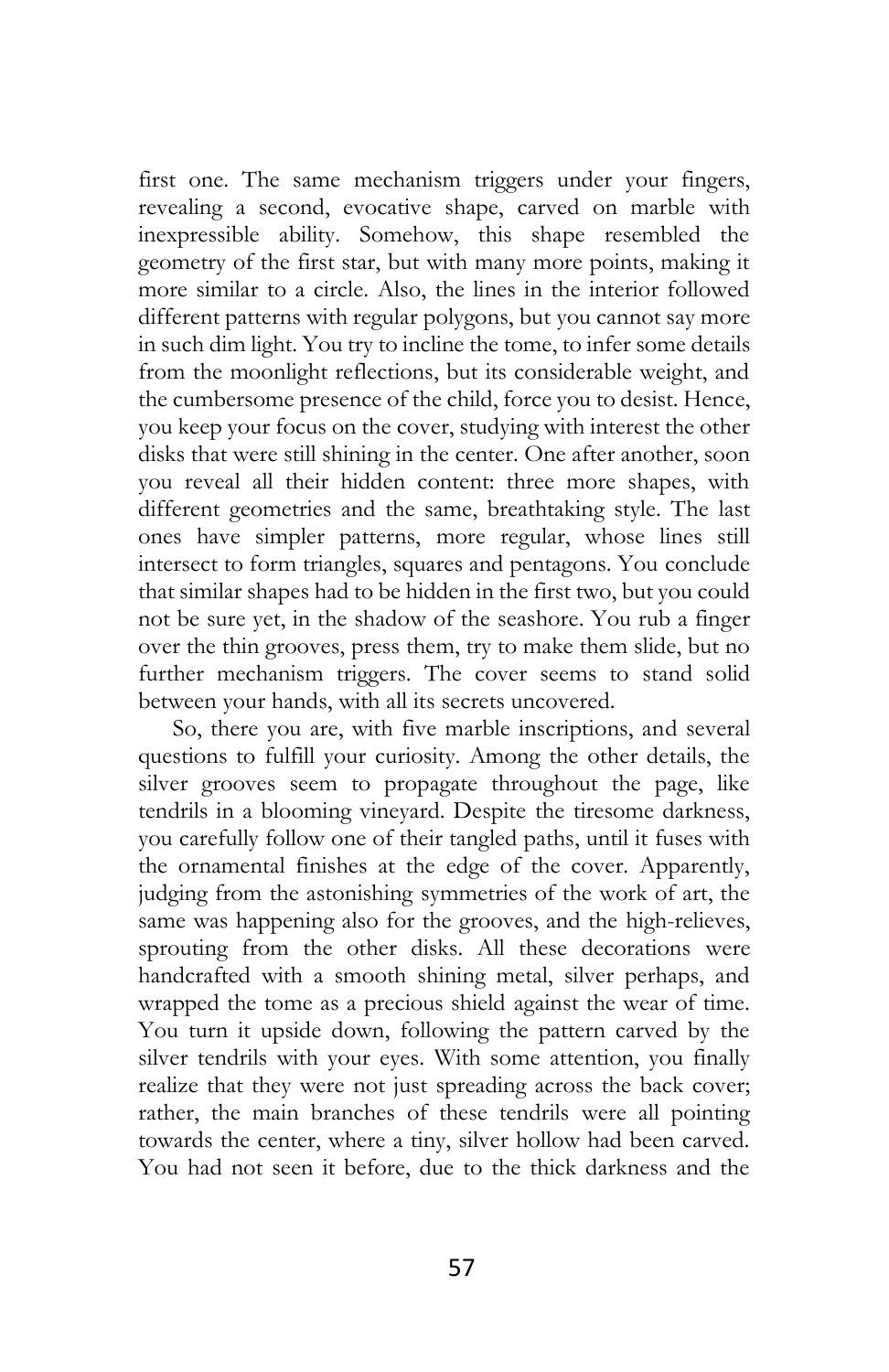astonishment, but you have no doubt now: another tiny disk, hidden by the high-relieves, was laying under the tip of your finger. You cannot wait longer to explore it. With the right amount of pressure, you let your finger seize the disk and make it glide, until the tiny plate vanishes inside the leather cover.

Inside, the cavity was dark and empty. No geometrical shapes, no grooves, no stars. Pushed by a sort of delusion, you impatiently readjust your position on the stones, as if that would increase the chances to find something - anything - inside. Yet, it is in that very moment that a bright reflection catches your attention, directly from the empty hollow. "What was that?" You slowly tilt the book forward under the moonlight, trying to make that point stand out again: a minuscule fissure, precisely at the center of the metal plate. Invisible, almost. "Had the cover been damaged?" – you wonder on instinct, but it was too precise to be accidental. "Did they extract the marble?" Maybe, although it was impressive that such a fissure could have held it. "Is there any other sign?" Unlikely, now that you see better. A tiny crack, in a hidden plate covered by a silver disk, at the center of a book cover.

You try a few more seconds, but no other mechanism triggers under your fingers. Reluctantly, you investigate the remaining of the work of art, following the countless tendrils, tangling and spreading over the surface until they melt with the bindings on the large spine. There, silver grooves, sprouted from all over the cover, seem to sink into the black leather like ribs of a living creature. You slide your fingers on the surface, feeling wrinkles in the leather and, perhaps, smooth segments of printed letters. You take a closer look from different perspectives, but it is hard to discern them. In your vivid imagination, instead, you can even distinguish the lines wherein the title and the author were printed. You have no doubts: only your eyes cannot follow you.

As you hover on the spine of the tome, lost in awe and confusion, white and thin clouds veil the moon in the sky, hover for a few seconds and then pass by. The child had just stood up, turning his back at you to explore the surroundings. "Soon he'll push to move" – you realize. Regretful for the wait, you stare at the tiny buckle that lays unarmed between your fingers. You easily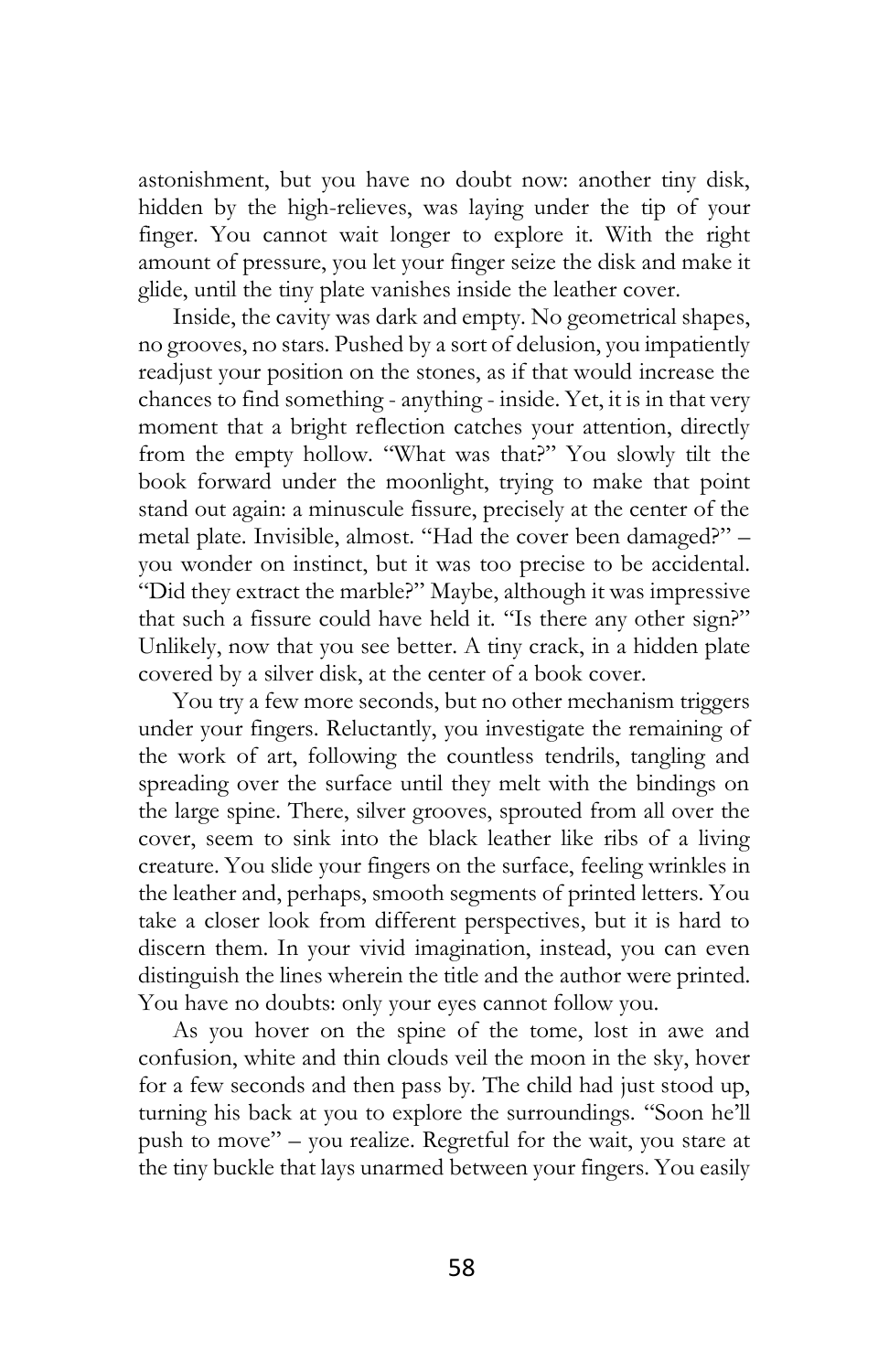undo the first knot, made of a simple leather lace, and the second bind that secured the small latch. A third, last joint is disentangled, and the book is finally free to open over your arms. Once again, you place your feet firmly over the stones, to sustain the weight and prepare for the revelation. A revelation that takes on a dark flavor, when you realize that the tome was instead sealed, and that, actually, there was no way for you to open it. "This is... this is impossible" – you complain, in an imaginary argument with its creator. You are sure that the buckle was fully open now, and that there was no other lace, nor hook, along the edges. "What else could it be then? The disks? The silver grooves, perhaps?" Or was it all just fake, no more than a subtle and extravagant masterwork, in conspiracy with the darkness?

'So I got curious, and I took advantage of that time to figure out what it was all about. But you see, I could not even open it and I thought I was doing something wrong, so I moved away from the shadow to see better...'

That ancient contraption simply made no sense to you, more and more since the first moment you saw it. Then, a second chill traverses your spine, as you internalize that what you are holding must be anything but sane.

'One day, my dad brought home a huge book with beautiful illustrations, really, it was impossible! It seemed English but it was not, with strange symbols and weird figures. Once I opened it and it was full of impossible drawings. The hardcover was scary too, and the title meaningless...'

Ujana's words echo in your mind as invisible stabs.

9

"Hey...?" – he shouts, climbing a stone – "Did you hear me?" "What?"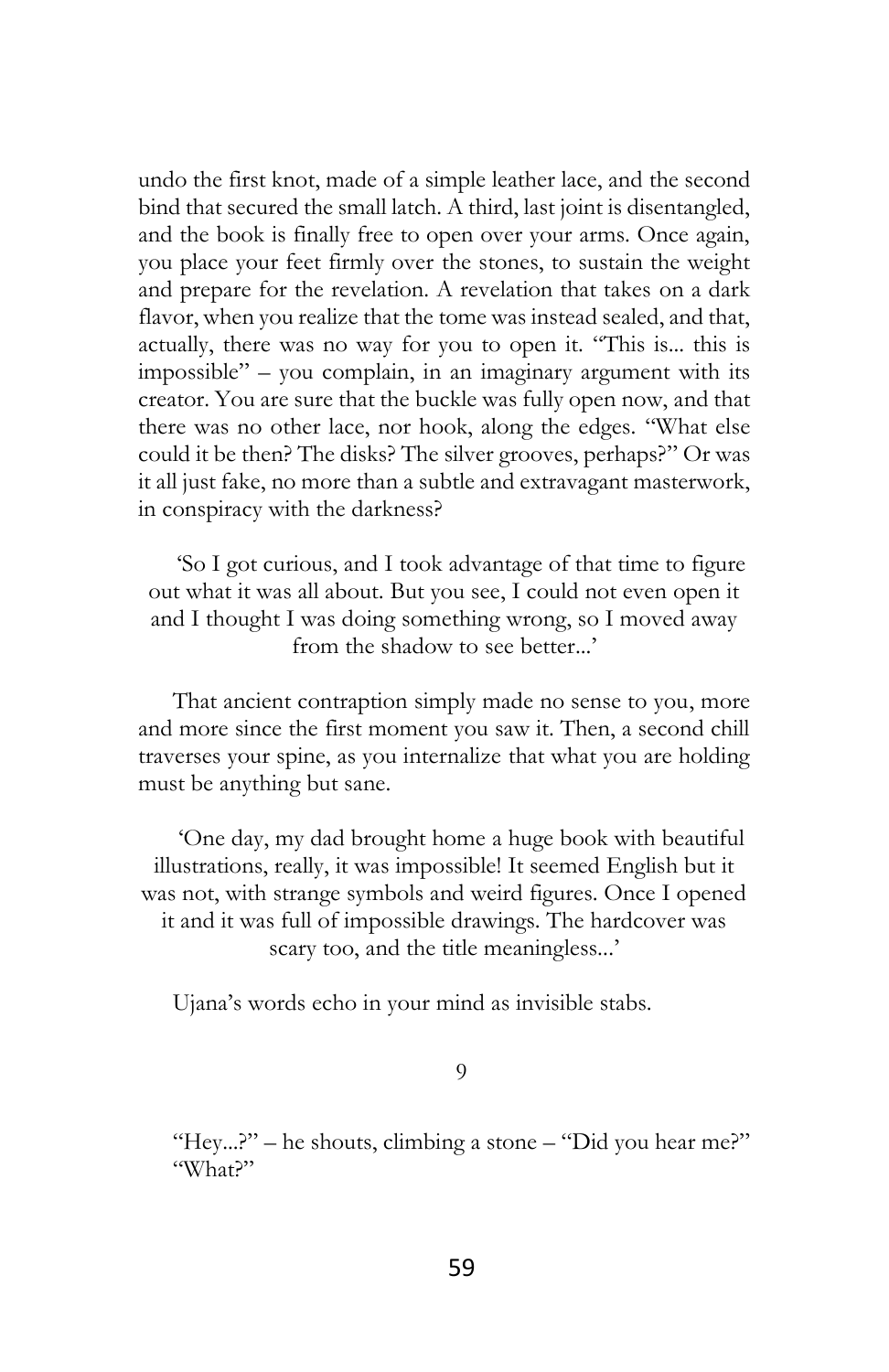"At last! I was calling you, I thought you left me here."

"Yes, I... Rather, what are you doing up there?"

"Me? I checked if there was a path down here, but it doesn't look too safe... Maybe can we see somewhere else?"

"Wait... where have you been?" – you reply, sharply. He opens his eyes wide shut and looks at you petrified – "Never mind... So, you say there's no path down the cliff?"

"No... no way there. It goes down a little, I see the direction but then it becomes steep and dangerous and there's no light..."

"Of course, I see it from here that there's no good way down there... We need to explore the area, I hope we don't have to walk through those plants."

"Yeah, sounds good! Ready?!" – he playfully shouts, jumping from a stone. He takes his bag and runs towards the forest.

"<sup>2"</sup>

"Huh?"

"Can you come here a moment, please?"

Ujana throws a last glimpse at the area and, reluctantly, returns to the stones where you are still sitting. Between you, only soft shadows, a fresh breeze and a dark, ancient tome.

"Thanks. Now, can you please explain what this is?"

"It's my dad's book, you know that."

"U, please, of course I know it" – you reply peeved – "I mean, do you know anything about it? Where it comes from, what it is about, why was he carrying it in his bag through the forest..."

"Oh no, I don't know it, I'm sorry! As I said, I saw it open only once, and you remember what I saw inside no? It was really weird, with drawings and symbols I could not understand... and I even study a lot, you know."

"Yes" – you interrupt him, to keep him focused – "but you must know something more about it, come on. You've heard your relatives talk about it, you have held it in your hands, you even... you must know something!"

"I swear, I'm sorry but I don't know anything more than that! You know that I could not open it, so what more can I tell you?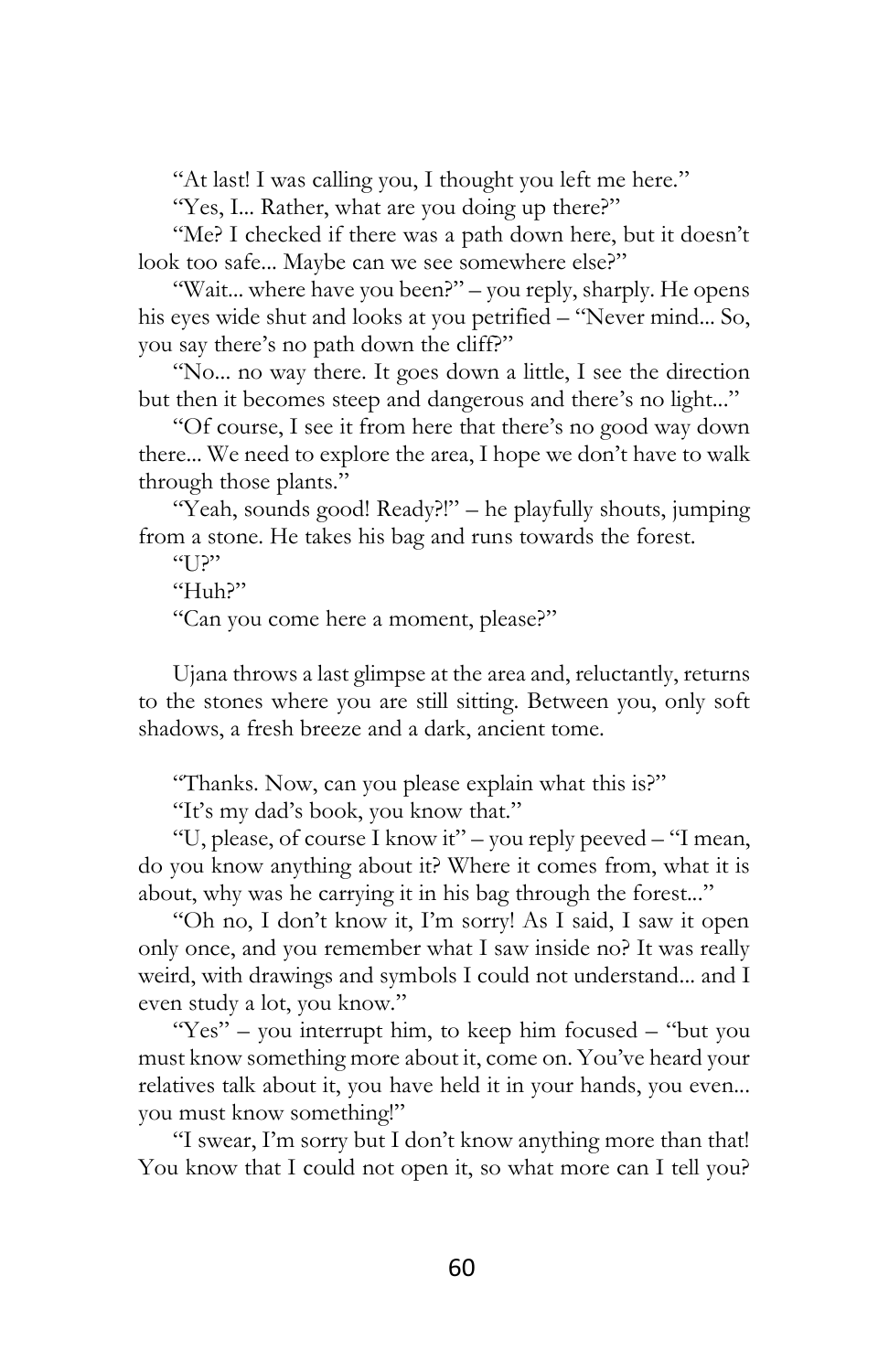I can tell you that the pages are yellowed and that they talked about it all the week, but who knows why!"

"But why should someone carry it during a summer day in a forest? Don't you see it makes no sense?" – you reply, irritated.

"Why they carried it the whole day, you ask? Well, maybe I know this: I think they wanted to open it there, at the lighthouse."

"What? This makes even less sense, no?"

"Because they have the key there. Or, at least, this is what I understood from their words. Now that you ask me, I remember that they talked about opening it there with a key, or that they would find a key there, something like that. I'm sorry I didn't remember it before so please, don't get angry."

 $(0, 0)$ 

"Anyway, maybe this is why I couldn't find a way to open it... I didn't think about it when I took it, I thought it would be easy and quick..." – he murmurs, looking down at his feet.

"No, I won't get angry, but... why? When ever does anyone need something to open a book? There isn't even a lock here, no case, no nothing" – you add, discontent – "Also, why couldn't they simply go to the lighthouse, take this key and come back home? There's no reason to carry this jewel in the woods... There is something missing in this story, don't you think?"

"Yes, I agree that it looks strange..."

"Fine, so, I'm asking once again: was this really all the truth?"  $(0, 0)$ 

"I'm serious. I want to help you, but for that I need to know what's going on. It's not the time to be shy and keep secrets."

"I know, and I see that you want to help me and that you are serious but what more can I say? I only remember my dad saying 'as soon as we get there, we will use the key' and my grandpa replying 'this is the only possibility we have'. Then I went to them, to be involved, but they quit it and changed topic. You see, that's why I got nervous today... they excluded me all the time."

"Wait, maybe they just needed a key to open the lighthouse."

"The lighthouse should be open, it's abandoned, and they were talking about the book: I don't know how but I'm sure. I remember my grandpa saying '...on the book...', '...for the book...',